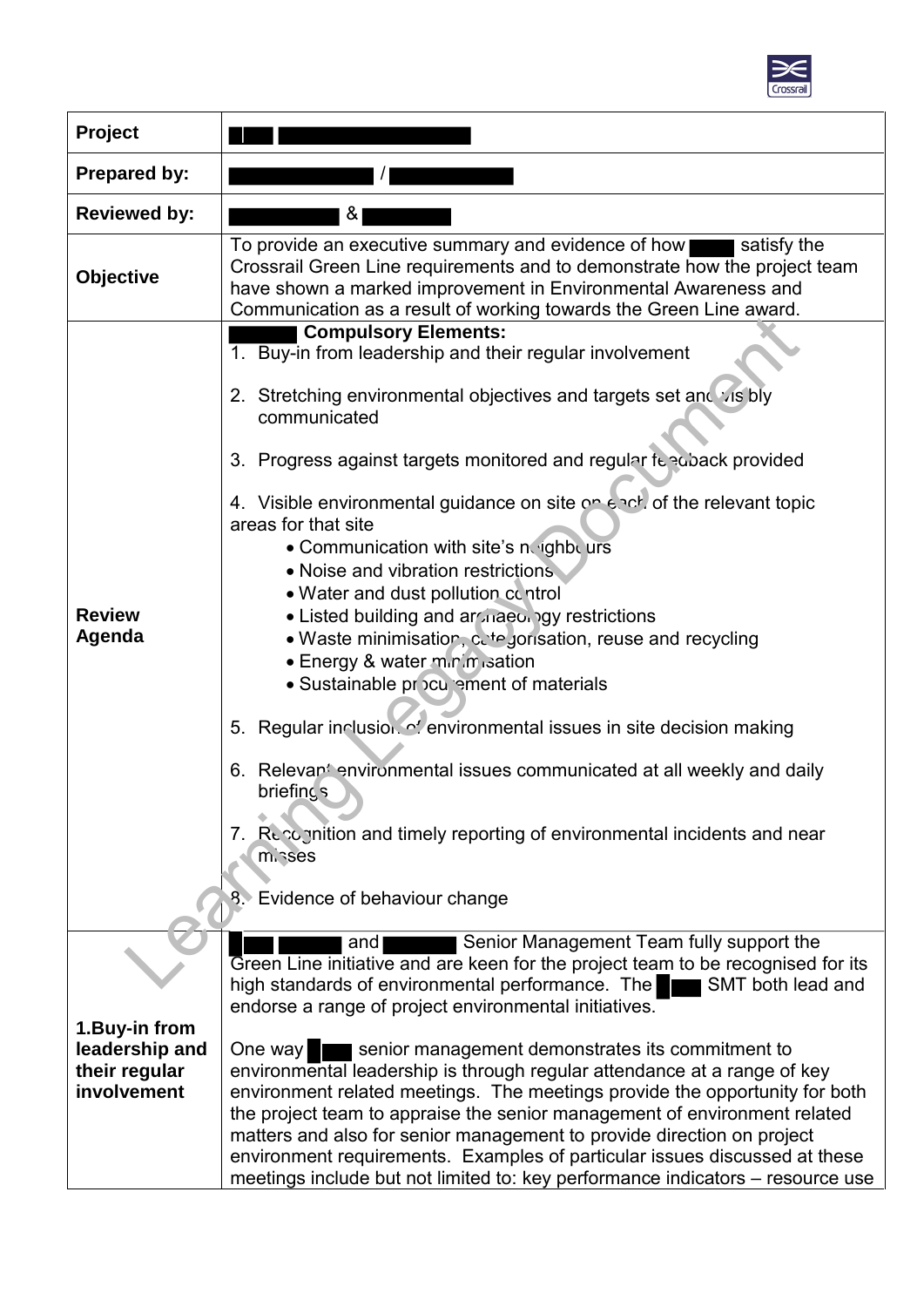

|                         | (energy water, materials), section 61 consent requirements; waste<br>management issues; number and range of complaints arising, noise / dust<br>trigger level exceedances, targeting and delivery of environmental training.<br>These meetings include:                                                                                                                                                                                                                                                                                                                                                                                                   |
|-------------------------|-----------------------------------------------------------------------------------------------------------------------------------------------------------------------------------------------------------------------------------------------------------------------------------------------------------------------------------------------------------------------------------------------------------------------------------------------------------------------------------------------------------------------------------------------------------------------------------------------------------------------------------------------------------|
|                         | weekly Crossrail/ environment meetings (Appendix 1);<br>SHE action meetings (Appendix 2);<br>weekly<br>monthly Joint Crossrail / SHE Leadership meetings (Appendix 3),                                                                                                                                                                                                                                                                                                                                                                                                                                                                                    |
|                         | members of staff who attend these meetings from both Crossrail and<br>include:<br>Project Manager;<br>Project Director;<br>Crossrail Project Manager;<br>Crossrail Environment Advise );<br>(Environn. n. Manager);<br>SHE Manager; and<br>SHE Advisor;<br>$-$ Sit $\cdot$ Su perintendent.                                                                                                                                                                                                                                                                                                                                                               |
|                         | project operates a weekly S. E Leadership Site Inspection rota<br><b>The</b><br>(Appendix 4) where both <b>the study of a contract of a contract of a contract of a contract of a contract of Appendix 4)</b> where both<br>identify both good practice and audiosal SHE related issues. Observations are<br>disseminated to the site team mar agement (Site Superintendent and<br>Supervisers) either in pers in or by email (Appendix 5) immediately after the<br>inspection to respond, action and communicate to the site operatives.<br>Ultimately, site visits and ain ed at driving improvements in SHE performance<br>in a collaborative marinar. |
|                         | also encoul of site operatives to conduct regular environmental site<br>inspection Conservation cards are located around site to encourage the<br>reporting of not misses / good practices and incidents. The Site<br>Superintendent reviews all the submitted cards and responds/acts as<br>appropriate to each card. Observations and actions are captured on each<br>ca.d. The site operatives are regularly encouraged to submit cards at the<br>daily start of shift briefings (SoS) briefings and a £50 'Love-to-shop' vouchers<br>the awarded for the best observation each month. A £25 voucher is awarded<br>to the runner-up.                   |
|                         | project has a broad range of stretching environmental objectives<br><b>The</b>                                                                                                                                                                                                                                                                                                                                                                                                                                                                                                                                                                            |
|                         | based on the Crossrail requirements and the corporate objectives.                                                                                                                                                                                                                                                                                                                                                                                                                                                                                                                                                                                         |
| 2. Stretching           | These objectives are stipulated in the project Environmental Management                                                                                                                                                                                                                                                                                                                                                                                                                                                                                                                                                                                   |
| <b>Environmental</b>    | Plan                                                                                                                                                                                                                                                                                                                                                                                                                                                                                                                                                                                                                                                      |
| objectives and          |                                                                                                                                                                                                                                                                                                                                                                                                                                                                                                                                                                                                                                                           |
| targets set and         | They cover the issues relating to:                                                                                                                                                                                                                                                                                                                                                                                                                                                                                                                                                                                                                        |
| visibly<br>communicated | Resource Management (Water, Energy<br>Sustainable Procurement and Design                                                                                                                                                                                                                                                                                                                                                                                                                                                                                                                                                                                  |
|                         | Nuisance prevention                                                                                                                                                                                                                                                                                                                                                                                                                                                                                                                                                                                                                                       |
|                         | Waste Management; and                                                                                                                                                                                                                                                                                                                                                                                                                                                                                                                                                                                                                                     |
|                         |                                                                                                                                                                                                                                                                                                                                                                                                                                                                                                                                                                                                                                                           |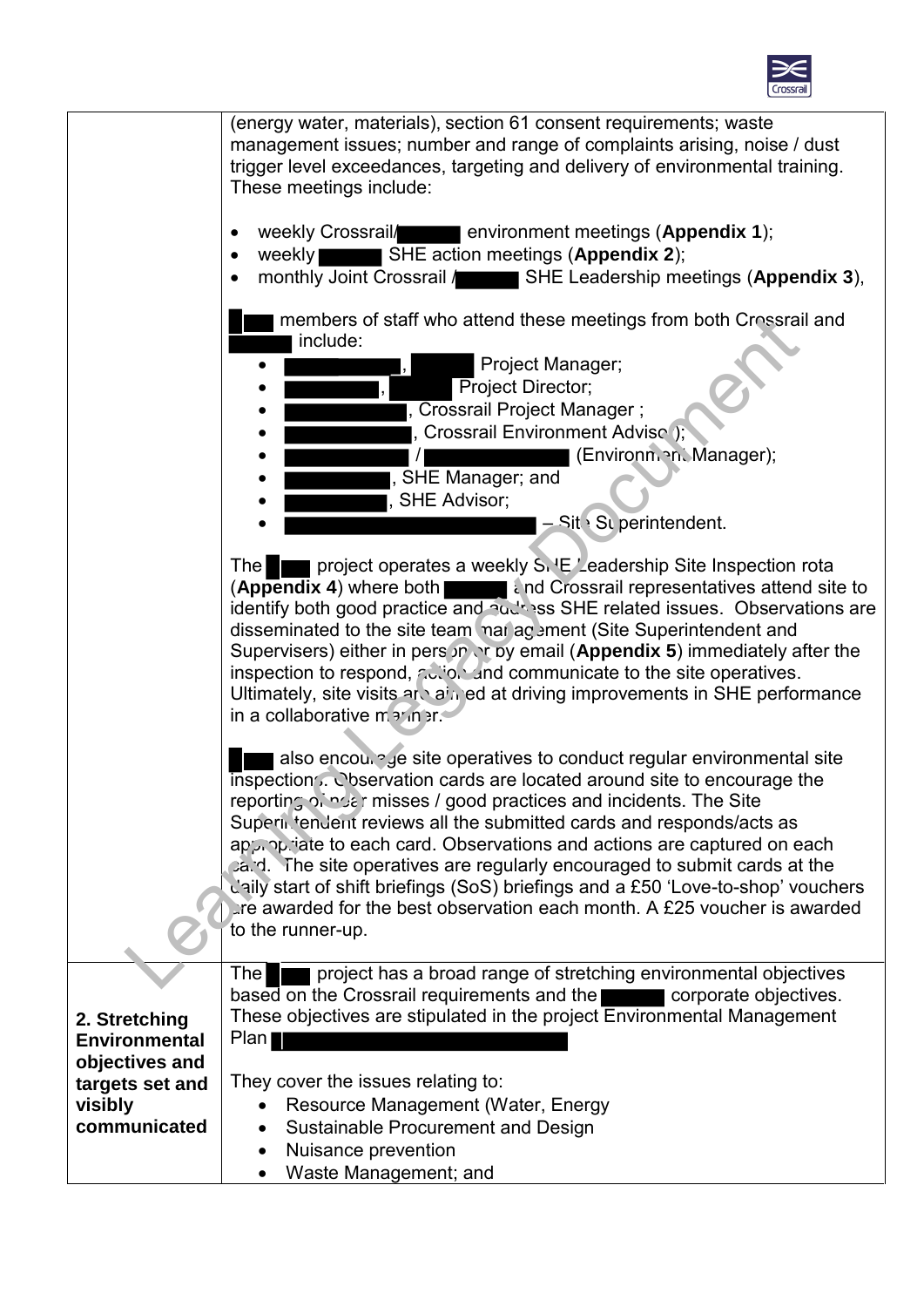

|                                                                                     | <b>Environmental Awareness.</b>                                                                                                                                                                                                                                                                                                                       |
|-------------------------------------------------------------------------------------|-------------------------------------------------------------------------------------------------------------------------------------------------------------------------------------------------------------------------------------------------------------------------------------------------------------------------------------------------------|
|                                                                                     | For example, one of the targets relating to Sustainable Procurement and<br>Design is achieve a 30% recycled content of material by value. Stretch target<br>of 40%. The strate is far exceeding even the stretch target as demonstrated<br>through the project's outputs from WRAP's Netwaste Tool (Appendix 6)                                       |
|                                                                                     | The project Environmental Objectives and Targets (Appendix 7) (as detailed<br>in the EMP) and progress on their achievement are communicated through<br>the:                                                                                                                                                                                          |
|                                                                                     | <b>Periodic Environment Dashboard</b><br>• Energy Model; and<br><b>Quarterly Environment Reports.</b>                                                                                                                                                                                                                                                 |
|                                                                                     | These are displayed on the Environment Board $(x5)$ in each of the site offices<br>(Appendix 8):<br>(office kitchens (x2) & reception,<br>(site canteen)                                                                                                                                                                                              |
|                                                                                     | (site canteen)                                                                                                                                                                                                                                                                                                                                        |
|                                                                                     | All of the above communication media electric demonstrate the project's<br>exceedance of all its environmental objectives and targets.                                                                                                                                                                                                                |
|                                                                                     | Progress against the provised environmental objectives is reported on<br>both a monthly basis through and Crossrail's reporting systems,<br>'Capture' and 'RIVO' respectively and through Quarterly Environment Reports<br>as detailed above.                                                                                                         |
| 3. Progress<br>against targets<br>monitored and<br>regular<br>feedback<br>provic'ed | Environment beards uisplay in site offices (as described in Section 2 above)<br>are updated on a monthly / quarterly basis as appropriate.                                                                                                                                                                                                            |
|                                                                                     | Progress again it the project environmental objectives is also reviewed during<br>the $\delta$ n. ontilly Environmental Management Review<br>This comprises both Crossrail and<br>senior<br>nanagement teams scrutinising all aspects of the project's environmental                                                                                  |
|                                                                                     | in anagement system including objectives and targets as part of the review.<br>The outcome being the implementation of an improvement plan to be<br>implemented over the subsequent 6 months.                                                                                                                                                         |
|                                                                                     | The waste values displayed on the monthly Environment Dashboard are<br>derived from <b>THE SMART</b> was te" data. This data also presents the<br>percentages of waste produced by the project that is ultimately successfully<br>diverted from landfill.                                                                                             |
|                                                                                     | Environmental audits are carried out by both Crossrail (every 6 months)<br>(every 3 months) (Appendix 10). The project is<br>(Appendix 9) and<br>audited against the requirements of both the<br>Environmental<br>Management System and Crossrail's Works Information.<br>The schedule of audits (Appendix 11) ensures quarterly environmental audits |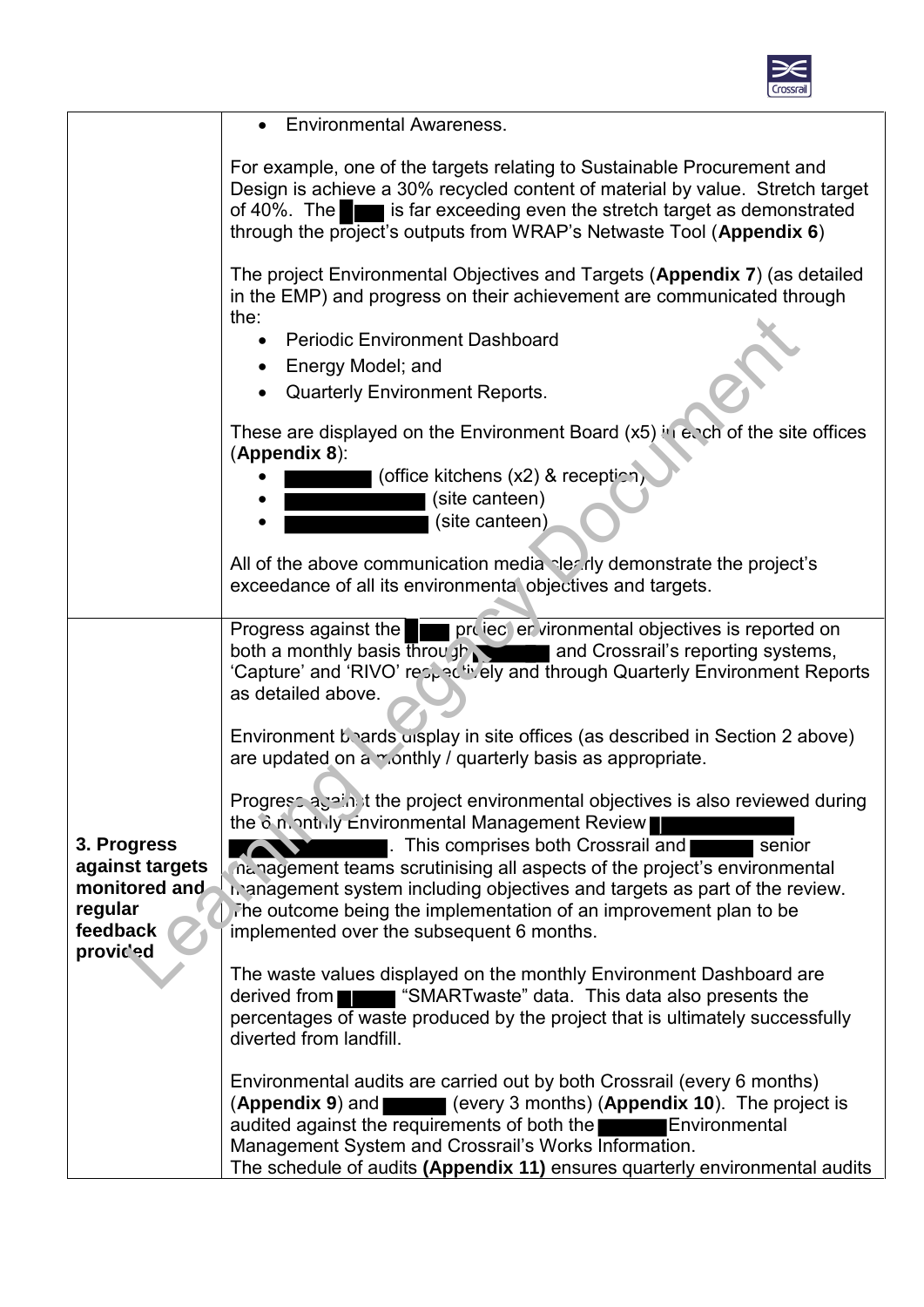

|                                                                                                               | are conducted by an approved auditor from <b>THE LAN</b> across the full range of<br>significant environmental aspects relevant to the<br>Project. During these<br>audits progress against targets is examined and again opportunities for<br>improvement are identified and implemented.                                                                                                                                                                                                                                                                                                                                                                                                                                                                                                                      |
|---------------------------------------------------------------------------------------------------------------|----------------------------------------------------------------------------------------------------------------------------------------------------------------------------------------------------------------------------------------------------------------------------------------------------------------------------------------------------------------------------------------------------------------------------------------------------------------------------------------------------------------------------------------------------------------------------------------------------------------------------------------------------------------------------------------------------------------------------------------------------------------------------------------------------------------|
| 4. Visible<br>environmental<br>guidance on<br>site on each of<br>the relevant<br>topic areas for<br>the site. | Communication with the site's neighbours<br>Engagement with project stakeholders is ongoing and comprehensive.<br>publishes resident information sheets for the<br>site (Appendix 12) which are hand-delivered to sensitive receptors and<br>stakeholders every 3 months. Approximately 800 Information Sheets are<br>distributed within a 100m radius, also to libraries. These monthly rewsletters<br>detail upcoming works as well as information regarding the Com. unity<br>Liaison Panel – to keep local communities informed of progress and plans.<br>Should any new out-of- hours noisy activities be proposed Les Joke<br>communications are produced and distributed to the $\epsilon_{\text{Pl}}$ ro <sub>k</sub> riate stakeholder<br>in advance. Weekly visits to<br>and the<br>are carried out. |
|                                                                                                               | team at participates in the Constructors team at participates in the Constructors<br><b>The</b><br>Scheme and most recently achieved a suntain of 45 out of 50 for "exceptional"<br>performance (with a score of 9/10 for Prote ction of Environment and Respect<br>for the Community) (Appendix 13). A also won a Gold Award in                                                                                                                                                                                                                                                                                                                                                                                                                                                                               |
|                                                                                                               | Crossrail Helpdesk details are also communicated for residents / stakeholders<br>to contact if they have any $\cos$ , plaints / queries.                                                                                                                                                                                                                                                                                                                                                                                                                                                                                                                                                                                                                                                                       |
|                                                                                                               | Noise and Vibration estrictions:<br>Section 61 consent, dispensation and variations are sent out to the site team<br>via the $\blacksquare$<br>donument control system and also displayed on the SHE notice<br>boards to inform site teams of the allowed working hours, equipment, the<br>specific ac ivit s and Best Practicable Means which they are consented to<br>undertake.                                                                                                                                                                                                                                                                                                                                                                                                                             |
|                                                                                                               | So ction 61 hours of working are clearly explained on daily "Start Of Shift"<br>prie fings (Appendix 14). Hours of works are also displayed on site<br>Environment Boards, site Emergency Boxes and regularly distributed to<br>Paddington New Yard Team (Appendix 15) Operatives are given regular<br>toolbox talks on the importance of considering our neighbours, Section 61<br>compliance and effects of noise on the community (Appendix 16).                                                                                                                                                                                                                                                                                                                                                            |
|                                                                                                               | Signage detailing best practice methods for noise are displayed around site to<br>remind staff that we must consider BPM and effects on neighbours at all times<br>(Appendix 17). Vehicle BPM checks are periodically undertaken to ensure<br>plant operates broad band reversing signals. (Appendix 18).                                                                                                                                                                                                                                                                                                                                                                                                                                                                                                      |
|                                                                                                               | A noise and neighbours week campaign was held in<br>where<br>presentations were given to the site team from a Crossrail Director and the<br>Environment and Communities team on the neighbourhood impacts of<br>construction site activities. There was also an interactive session where the                                                                                                                                                                                                                                                                                                                                                                                                                                                                                                                  |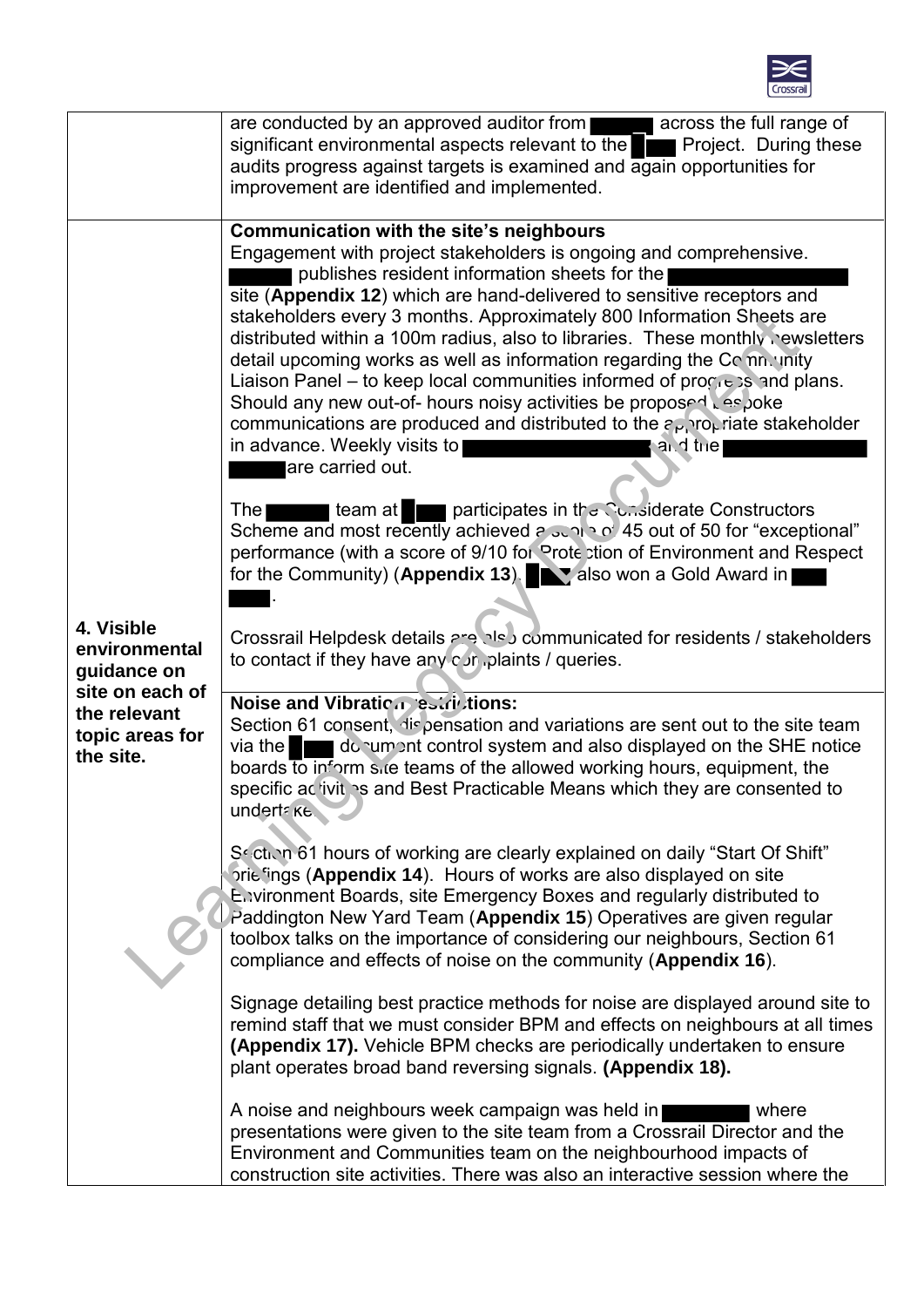

site team were asked on the types of activities they think are likely to disrupt the neighbours and what mitigation measures could be implemented to mitigate this (**Appendix 19**). A " " campaign has been implemented on site (**Appendix 20**). This campaign was initiated following complaints from local commercial receptor – **interest and the signal contract the site when rollering** ; who overlook the site when rollering activities commenced on site. The complaints from were related to the use of the vibratory roller on site. See section 8 for further details. **Water and Dust pollution control:** The **project team appreciate the importance of complying with the** Thames water Groundwater Permit. In order to ensure compliance with the groundwater permit the site team installed a 'Siltbuster' in  $C$  de, to capture any suspended solids from the dewatering of excavations. *Ap<sub>p</sub>* endix 21) A spill response poster has been displayed around site in areas relevant to spill kit areas as well as the smoking huts, mor lie phone huts, fire points as well as SHE notice boards to provide a reference for what the site operatives should do in the case of a spill (**Apper** 22). A spill response drill was also carried out to observe the response  $c<sup>4</sup>$  the site team in the event of an unexpected spill. A best practice was  $w_i$  <sup> $H_i$ </sup> en up which includes the lessons learned from the exercise (**Appendix 23**). These were then briefed out at the next SOS. A site drainage plan is displayed on the site noticeboard so the team are aware of the discharge locations (**Appendix 24**). A dust toolbox talk was delivered to the site team to raise awareness of dust pollution control and the importance of monitoring air quality levels particularly in central London (**Appendix 25**). **Waste minimisation, categorisation reuse and recycling:** Waste management is communicated to all new staff through the site Induction (**Appendix 26**), waste training sessions (**Appendix 27**) and awareness posters (**Appendix 28**) When backfilling an area around the piles, the site team used recycled 6f2 material, rather than primary aggregate. Not only does this have environmental benefits, there are economic benefits for the project – the cost of 1 tonne of recycled aggregate is £6 pounds compared to £31.50. **Energy and water minimisation: are contracted to achieve an 8% reduction of our predicted energy** emissions at the end of project. In order to achieve this **the latter have trialled**, and where possible, implemented energy reducing initiatives on site. These include PIR lighting in site cabins which have a cost and carbon saving compared with the unsensored lights. Other savings include hybrid tower lighting for night works and selection of fuel efficient plant and machinery. The energy targets/savings and initiatives are displayed on the site notice boards Water and Dust pollution control:<br>
The mass water Groundwater Permit. In order to ensure complying with a<br>
Thames water Groundwater Permit. In order to ensure complying with<br>
groundwater permit the site team installed a 'S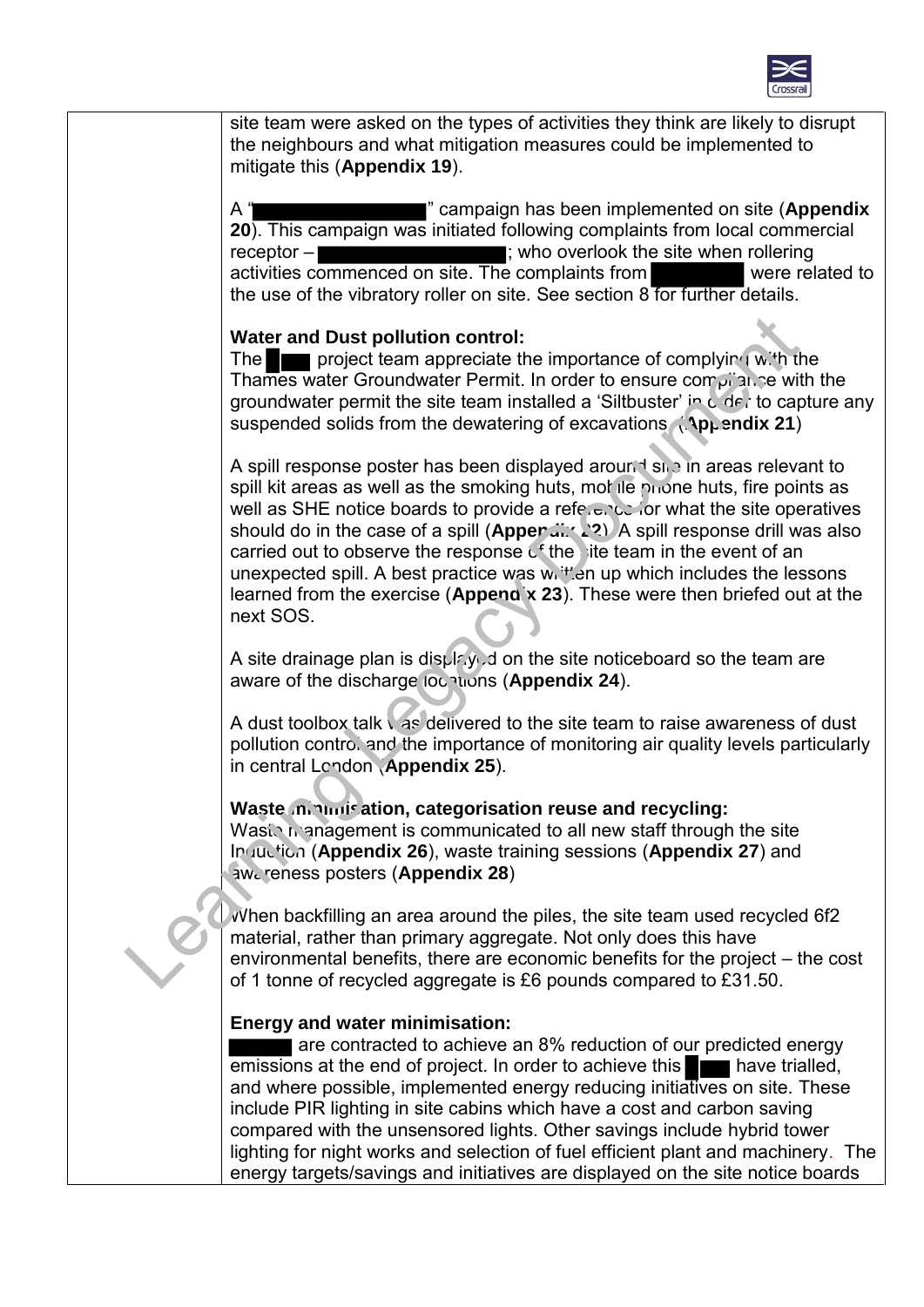

|                                                                                        | (Appendix 8)                                                                                                                                                                                                                                                                                                                                                                                                           |
|----------------------------------------------------------------------------------------|------------------------------------------------------------------------------------------------------------------------------------------------------------------------------------------------------------------------------------------------------------------------------------------------------------------------------------------------------------------------------------------------------------------------|
|                                                                                        | is tracking their embodied carbon emissions through the use of the<br>Environment Agency's Carbon Calculator. (Appendix 29) It details the<br>breakdown of embodied carbon per material type. The data derived from the<br>information has provided us with key areas that affect the carbon footprint of<br>this project i.e. concrete, fuel, etc.                                                                    |
|                                                                                        | <b>Sustainable procurement of materials:</b><br>use a responsible procurement system. The suppliers who are placed<br>on the online procurement system have to meet the SHE values and<br>sustainable procurement policy of including green materials and plant<br>(Appendix 30).                                                                                                                                      |
|                                                                                        | The WRAP Netwaste Tool has been developed, using the cost figures from<br>the materials in the project bill of quantities and the quantities of materials<br>used to date. The recycled content of materials perchased to date is 61%.<br>$(Appendix 6)$ .                                                                                                                                                             |
|                                                                                        | Ecology on and near site:<br>have needed to cut down trees as part of the works at the<br>site. An Ecologist came to assess the trees to ensure that no nesting<br>birds / bats would be affected and to confirm absence of invasive species, of<br>which there were none. A tool 'oux tak on ecology/invasive was provided as<br>part of the ecology assessment and ensure maintained vigilance. (Appendix<br>$31$ ). |
|                                                                                        | Environmental issues and regularly considered in site decision making and<br>discussed in detail d'iri ig weekly meetings as detailed in section 1 (Appendix<br>$1 & 2$ ).                                                                                                                                                                                                                                             |
| 5. Regular<br>inclusion of<br>environme it de<br>issues in site<br>decision.<br>making | n anagement team review subcontractors SHE management<br><b>The</b><br>during 'ne tend ring process and during pre-start meetings. This allows<br>$\blacksquare$ to obtain an insight into the management of the company and where<br>they may need to improve, or adopt new processes.                                                                                                                                |
|                                                                                        | The environmental aspects and impacts of works activities are considered in<br>all method statements and risk assessments which are reviewed by the site<br>Environmental Manager (Appendix 32)                                                                                                                                                                                                                        |
|                                                                                        | Examples of instances where careful consideration of environmental impacts<br>of proposed works has led to alternatives to mitigate those impacts:                                                                                                                                                                                                                                                                     |
|                                                                                        | Works taking place at<br>are in close proximity to<br>. Works include breaking concrete, backfilling and<br>laying the new road. To minimise complaints, it was agreed with<br>and site team that works would take place between 10-12pm<br>and $4-6$ pm. "<br>i" initiative (Appendix 20).                                                                                                                            |
|                                                                                        | Engineering team redesigned a set of works to minimise time<br><b>The</b>                                                                                                                                                                                                                                                                                                                                              |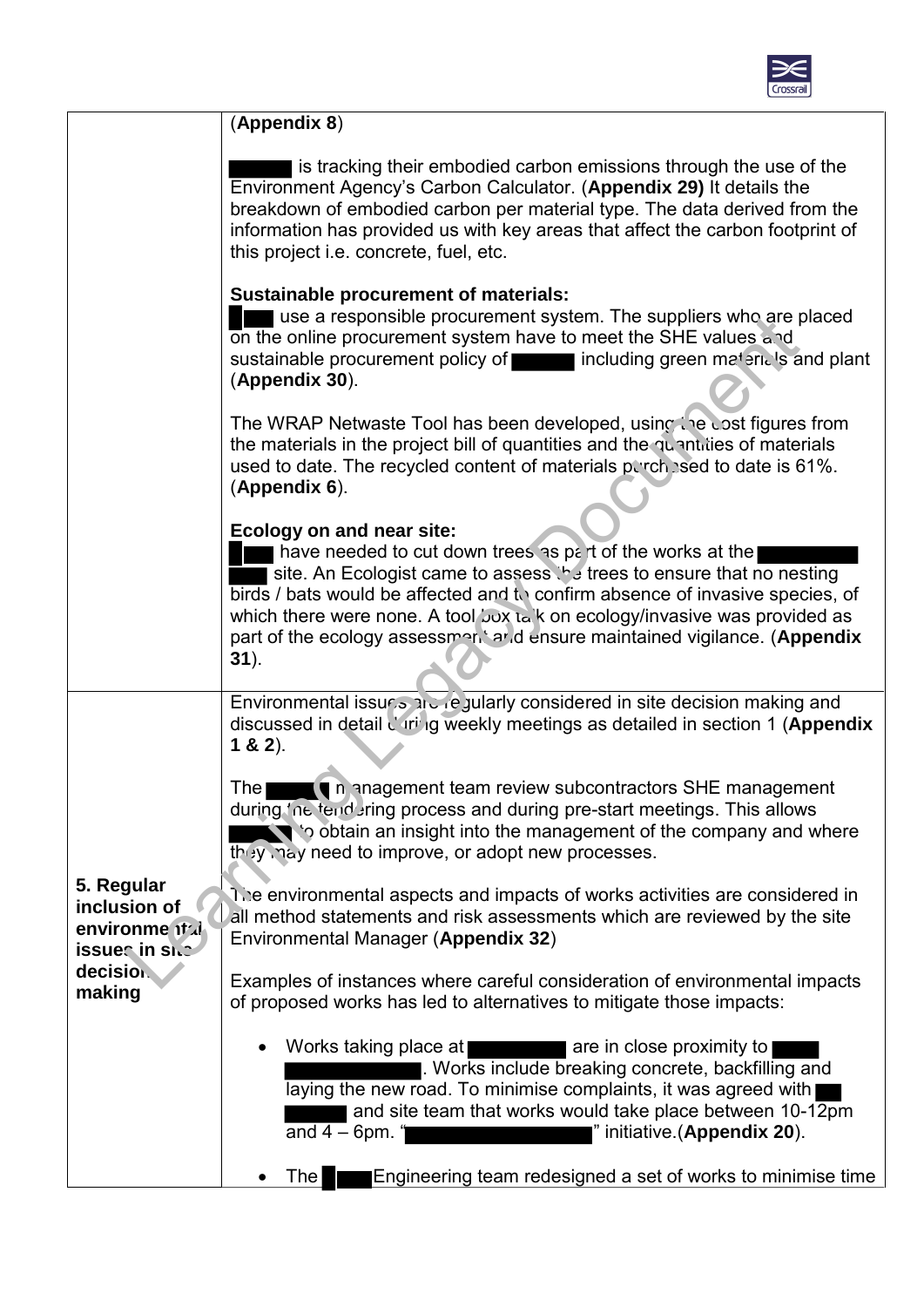

|                                                                      | and noise impacts from breaking out raking piles. The re-design<br>consisted of moving a man hole a few meters further away to avoid the<br>need to break through the raking piles.                                                                                                                                                                                                                                                                                                                                                               |
|----------------------------------------------------------------------|---------------------------------------------------------------------------------------------------------------------------------------------------------------------------------------------------------------------------------------------------------------------------------------------------------------------------------------------------------------------------------------------------------------------------------------------------------------------------------------------------------------------------------------------------|
|                                                                      | • Another reconsideration was the methodology of cleaning / painting the<br>sheet piles along the boundary of the site in <b>Theory</b> . Grit blasting was the<br>first option; however this methodology is noisy, especially during night<br>shifts. The team are looking into an alternative methodology as a result<br>of this.                                                                                                                                                                                                               |
|                                                                      | have a noise champion who is on site daily (Appendix $35$ ). The noise<br>champion is one of the site engineers which is beneficial in ensuring that task<br>briefings and on site activities all consider the BPM stated in he s61 consent.                                                                                                                                                                                                                                                                                                      |
|                                                                      | Attended vibration monitoring for works near to <b>Attended vibration</b> monitoring for works near to <b>Attended</b> (slightly greater than<br>15m). There was lack of knowledge on the structure of the wall and therefore<br>the trigger levels set were at lower thresholds than the British Standard. Each<br>time a trigger above the threshold was reacher, WOIKS were stopped and<br>reviewed. A report was produced which is available to share to provide any<br>further insight into the structure of <b>Table 10 (Appendix 34)</b> . |
| 6. Relevant<br><b>Environmental</b><br><b>issues</b><br>communicated | Daily Start-of-Shift briefings contain key mivironmental aspects to ensure<br>effective communication to the workforce (Appendix 14). The Supervisor also<br>briefs out the observation cards submitted, and provides feedback on the<br>mitigation implemented with the site operatives.<br>Topic specific issues are contriunicated during the daily SoS briefings where<br>the need arises. (Appendi $\langle 27 \rangle$                                                                                                                      |
| at all weekly<br>and daily<br>briefings                              | The Environmental Yaz ager reviews all method statements and risk<br>assessments to ensure that all necessary environmental risks are both<br>assessed and controlled (Appendix 32).                                                                                                                                                                                                                                                                                                                                                              |
|                                                                      | During the Peri Jdic SHE Leadership Meetings (Appendix 3) the Environment<br>Dash, o. d periodic presentations and reviewed any trends, incidents or<br>ar on alles are reviewed and considered to identify where are actions are<br>required (Appendix 35).                                                                                                                                                                                                                                                                                      |
| 7. Recognicor<br>and tin.aly                                         | encourage all operatives and employees on<br>I to report<br>environmental incidents of non-compliance with environmental procedures or<br>environment near misses.                                                                                                                                                                                                                                                                                                                                                                                |
| reporting of<br>environmental<br>incidents and<br>near misses        | We use the RIVO safeguard system to record, track and close out any<br>environmental incidents. These incidents are reported from a number of<br>different channels which include:<br>Weekly Safety, Health and Environmental (SHE) inspections<br>Environmental Observation tours; and<br>$\bullet$<br>SHE observation and learning event cards                                                                                                                                                                                                  |
|                                                                      | The cards are available on site, in the welfare areas and in the site offices,<br>and are routinely collected by the SHE manager throughout the day. This                                                                                                                                                                                                                                                                                                                                                                                         |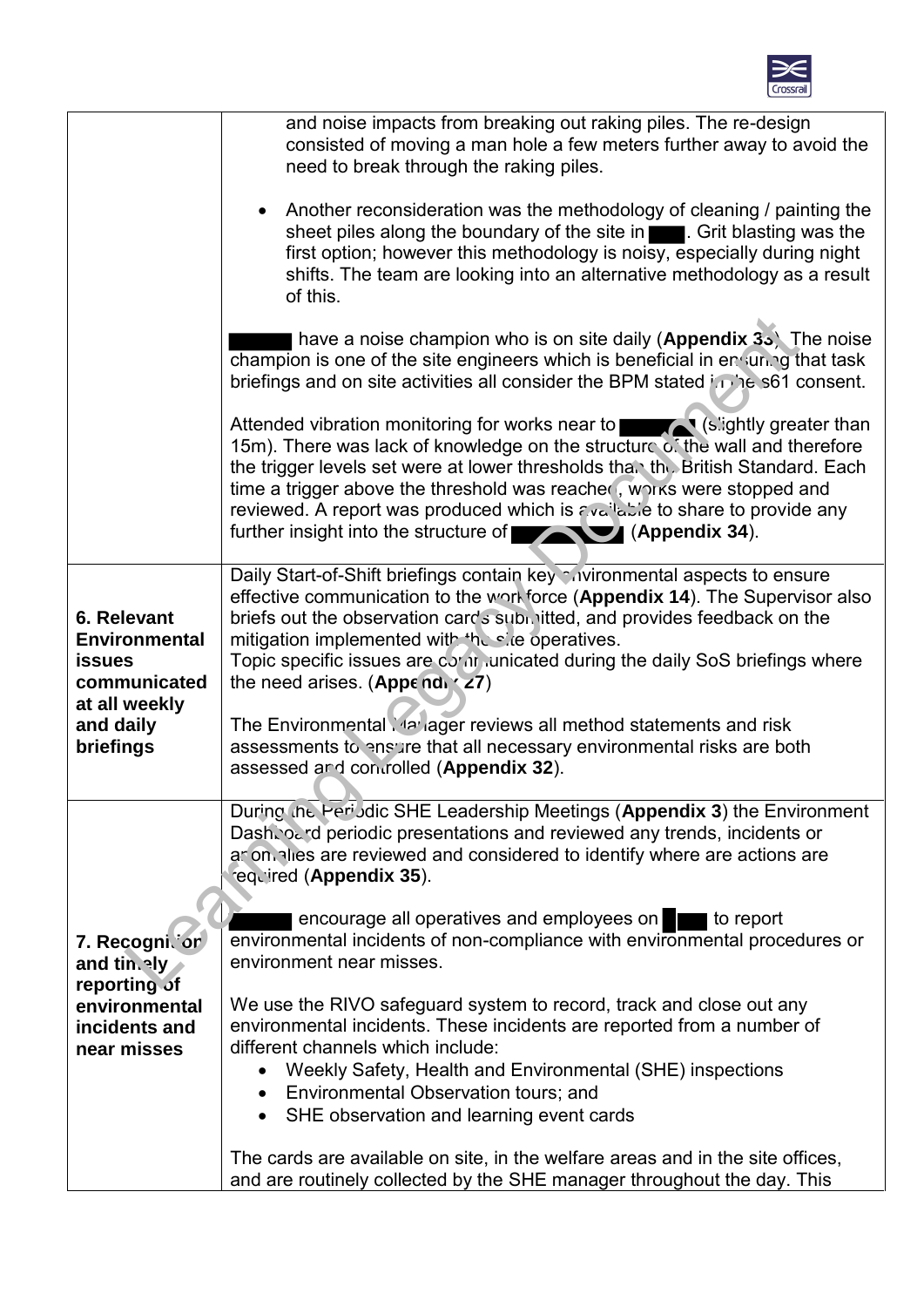

|                                                                                                      | enables timely action/close out if required.                                                                                                                                                                                                                                                                                                                                                                                                                                                                                                                                                                                                                                                                                   |
|------------------------------------------------------------------------------------------------------|--------------------------------------------------------------------------------------------------------------------------------------------------------------------------------------------------------------------------------------------------------------------------------------------------------------------------------------------------------------------------------------------------------------------------------------------------------------------------------------------------------------------------------------------------------------------------------------------------------------------------------------------------------------------------------------------------------------------------------|
|                                                                                                      | <b>Initiative</b>                                                                                                                                                                                                                                                                                                                                                                                                                                                                                                                                                                                                                                                                                                              |
|                                                                                                      | The "<br>" campaign (Appendix 20) as highlighted in Section<br>4 was a prime example on how the <b>Fig. 1</b> Project implemented a behavioural<br>change initiative on site. The campaign was initiated following complaints<br>when rollering activities commenced on site during the early summer 2015.                                                                                                                                                                                                                                                                                                                                                                                                                     |
|                                                                                                      | The complaints arose from a local commercial neighbour,<br>were related<br>who overlook the site. The complaints from<br>to the use of the vibratory roller on site and mapped out in relation to where<br>the roller was in use at the time on a location drawing so the sensitive<br>locations were identified.<br>Based on this, zones were established stipulating:<br>• where each kind of roller could be used;<br>the times of use; and<br>should be notified<br>when<br>The plan (Appendix 20) that shows these convisional briefed to the roller                                                                                                                                                                      |
|                                                                                                      | drivers, the engineering team and surjetyle of 5 so they were aware to contact<br>the team before rollering in specific lountions. Since the campaign was<br>implemented, there have been no complaints from use of the rollers.                                                                                                                                                                                                                                                                                                                                                                                                                                                                                               |
| 8.Evidence<br>of behavioural<br>change, and<br>promoting<br><b>Environmental</b><br><b>Awareness</b> | The initiative and the way it was implemented meant that the site team took<br>ownership of the problem you but subsequent or ongoing 'policing' by the<br>Environment Team/ Con munity Liaison or Crossrail. Works progressed<br>without further delays and with the support of<br>Council. The<br>initiative was so surfer stull hat the adjacent project $($ adopted the<br>initiative when they had to undertake similar rollering activities in near vicinity<br>with equal success                                                                                                                                                                                                                                       |
|                                                                                                      | <b>Spill Responso Exercise</b><br>In ordet to promote awareness and test the site team's pollution prevention<br>and spill response arrangements a surprise spill response exercise was<br>parried out on site. Green food colouring was used and poured onto the<br>ground to simulate and oil/fuel leak. The site team was alerted to the spill in<br>arder to implement a spill response. The exercise was successfully<br>implemented and observed by the Environmental Advisor in order that lessons<br>learned could be obtained and shared with the rest of the site team. The<br>lessons learned were then briefed out to the rest of the team and a best<br>practice was also typed up and distributed (Appendix 23). |
|                                                                                                      | <b>Environmental Champions</b><br>Environmental Champions have been appointed to promote understanding<br>and best practice for the following areas: Waste, Energy, Air<br>Quality, Pollution Prevention, COSHH and Noise (Appendix 36). By giving a<br>team member responsibility for a certain discipline, the environment team<br>have found that the members of staff take ownership of that area, and pride in<br>the results.                                                                                                                                                                                                                                                                                            |